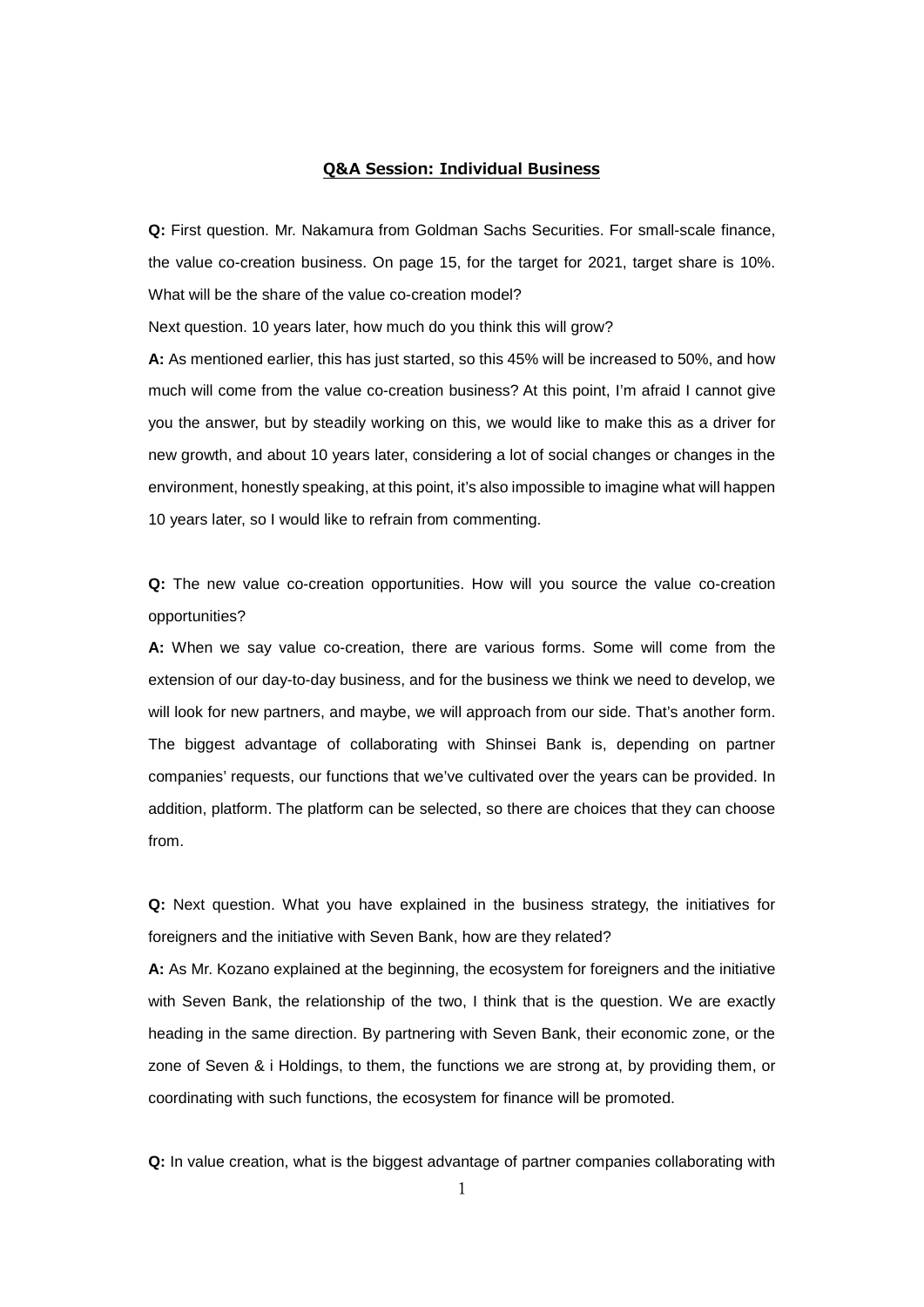## Shinsei in value creation?

**A:** Advantage may be perceived differently from partner company to company, but as we promote this initiative, we have flexibility and speed. That is our key feature. As mentioned earlier, we do not have any past connections that we are bound by. We can work with the partner companies, select the best solution, and work together hand-in-hand. We think that is our advantage. And the self-contained business, we've cultivated our own know-how through our self-contained business, and they can use this to the fullest. That's another advantage.

**Q:** On page 16, developing new value co-creation opportunities. What are the areas that you are interested in?

**A:** The areas where we are interested in are the companies that have the sufficient funds. We would like to partner with them. On the other hand, when we discuss with various companies, there were earlier needs that we could not find or realize. For the time being, we will discuss with various companies to develop needs.

**Q:** In the individual business, do you need the branches for your individual business? In the future, will you shift to digital bank, or should you move to digital bank without physical branches?

**A:** We do not stick to branch or no branch, but in terms of people, we think it's important. AI and other technologies are emerging, but communication with people, and communication between our staff and customers, is the biggest differentiator going forward. The staff working in the branch, work comfortably and with confidence, this will be a source of differentiator for us. The traditional form of branch is not what we want to stick to. We want to create value, and to create value, we think branch is important.

**Q:** In society, there are many digital platforms. What is the specific strength or advantage or characteristic of Shinsei Bank's platform?

**A:** Yes, a lot of platforms are being provided. Platforms provided by banks are emerging, but that is only provided from the banking world. But there are the platforms provided by nonfinancial institution companies. This BANKIT, the banking functions, and the other credit